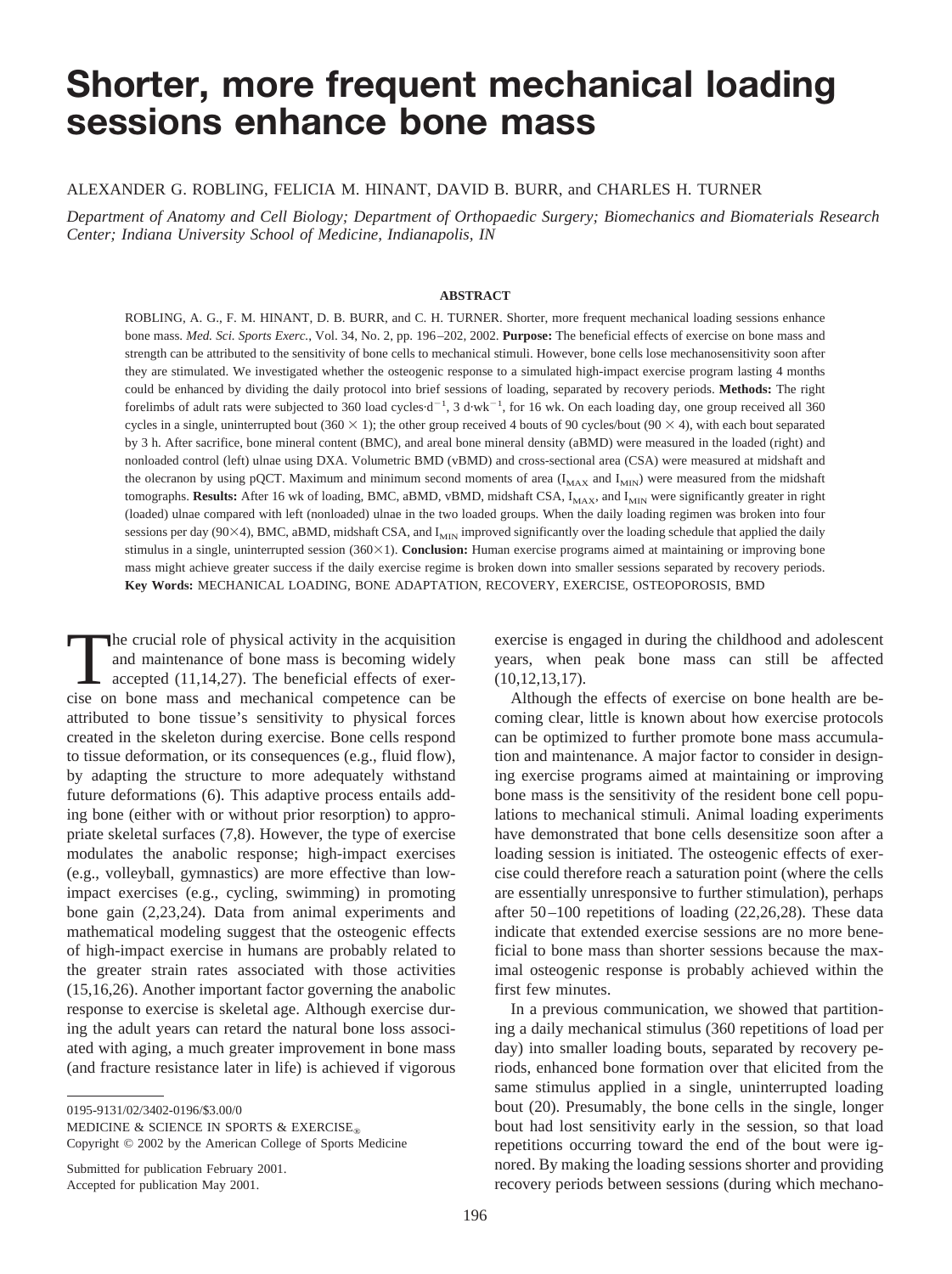sensitivity could be restored), bone formation improved by as much as 90%. A follow-up experiment showed that approximately 8 h of load-free recovery restores full mechanosensitivity to previously stimulated bone cells (21). Mechanical loading sessions initiated before full recovery was achieved resulted in bone formation rates that were proportional to the recovery time, indicating that even modest recovery periods can restore some degree of sensitivity.

Although our previous studies have shed light on the dynamics of bone cell mechanosensitivity, they were limited in that the duration of the loading protocol lasted from 1 to 2 wk. In light of strain-feedback models of bone adaptation (6), it was unclear whether the improvement in bone formation using short, separated bouts would be maintained if the loading protocols were implemented over a longer time period. Using a noninvasive loading model that applies well-controlled forces to the rat ulna, we sought to determine whether 4 months of loading using short loading bouts, interspersed with recovery periods, is more beneficial than single, longer daily sessions. We hypothesized that after 16 wk of loading, bone mass and structural properties of ulnae loaded for 90 cycles, 4 times $d^{-1}$  would be greater than in ulnae loaded for 360 uninterrupted cycles $d^{-1}$ .

### **MATERIALS AND METHODS**

Forty-four virgin female Sprague-Dawley (12 wk old) rats were purchased for the experiment from Harlan Sprague-Dawley (Indianapolis, IN). The rats were housed two per cage at Indiana University's Laboratory Animal Resource Center for 15 wk before the experiment began (acclimation period) and were provided standard rat chow and water *ad libitum* during the acclimation and experimental periods. Body mass measurements were collected periodically during the acclimation period and 3 times/wk during the experimental (loading) period. Under ether-induced anesthesia, the right ulna of rats in the loading groups was subjected to axially applied compressive loads, using a nonsurgical loading preparation that transmits mechanical force to the ulna through the olecranon and flexed carpus (Fig. 1A) (25). The natural curvature of the ulnar diaphysis translates the axial load into a bending moment in the middiaphysis that produces tension in the lateral cortex and compression in the medial cortex. Force was applied to the ulnae by an open loop, stepper motor-driven spring linkage with an in-line load cell. All procedures performed in this experiment were conducted in AAALAC-approved facilities and were in accordance with ACSM, NIH, and Indiana University Animal Care and Use Committee guidelines.

**Experimental design.** Ten days before the start of the loading period, the rats were divided randomly into two loaded groups ( $N = 13$ /group) and two control groups ( $N = 13$ 9/group). The right ulnae of animals in the two loaded groups were subjected to 360 load cycles $\cdot d^{-1}$ , 3 d $\cdot$ wk<sup>-1</sup> for 16 consecutive weeks. Load was applied as a haversine waveform at a frequency of 2 Hz and peak load magnitude of 17 N, which elicits a compressive strain of approximately 3600  $\mu\epsilon$  on the medial surface of the ulnar midshaft (9). The



**FIGURE 1—A, Caudal view of the rat forelimb** *in situ* **during loading. The right distal forelimb is held between upper and lower aluminum cups (shown in hemisection), which are fixed to the loading platens. When force is applied to the upper platen (***large arrows***), the preexisting mediolateral curvature of the ulnar translates the axial load into a bending moment (***small arrow***), which is maximal near the midshaft. B, After sacrifice, the entire ulna was scanned using DXA (not shown), and the midshaft and olecranon (***gray sectioning planes***) were scanned using pQCT. Panel A reproduced from reference (19) with permission from publisher.**

two loaded groups differed from each another only in the timed delivery of the 360 load cycles received throughout each load day. One group was administered all 360 cycles in a single, uninterrupted session  $(360\times1)$ , which lasted 3 min. The other loaded group was administered the 360 cycles in four discrete bouts of 90 cycles/bout  $(90\times4)$ , with 3 h of recovery inserted between each of the brief (45-s long) loading bouts. We have shown previously, using the rat tibia bending model, that the  $90\times4$  schedule enhances bone formation markedly over that produced by the  $360\times1$ schedule after 1 wk of loading (20). All rats were allowed normal cage activity between bouts. The two control groups comprised a baseline control (BLC) group, which was sacrificed on the first loading day, and an age-matched control (AMC) group, which was sacrificed on the same day that the loaded groups were sacrificed (16 wk after baseline sacrifice). Neither control group was subjected to loading or anesthesia. In the loaded groups, the left ulnae were not loaded and served as internal controls for the loaded limb. After sacrifice, the right and left ulnae were dissected free of the articulating bones, cleaned of soft tissues, fixed in 10% neutral buffered formalin for 48 h, then transferred to 70% ethanol for storage.

**DXA.** Each right-left ulna pair was scanned side-by-side on the bed of a Hologic QDR-1000 x-ray densitometer (Hologic Inc., Waltham, MA) equipped with Hologic version 6.20C software. The bones were positioned with the lateral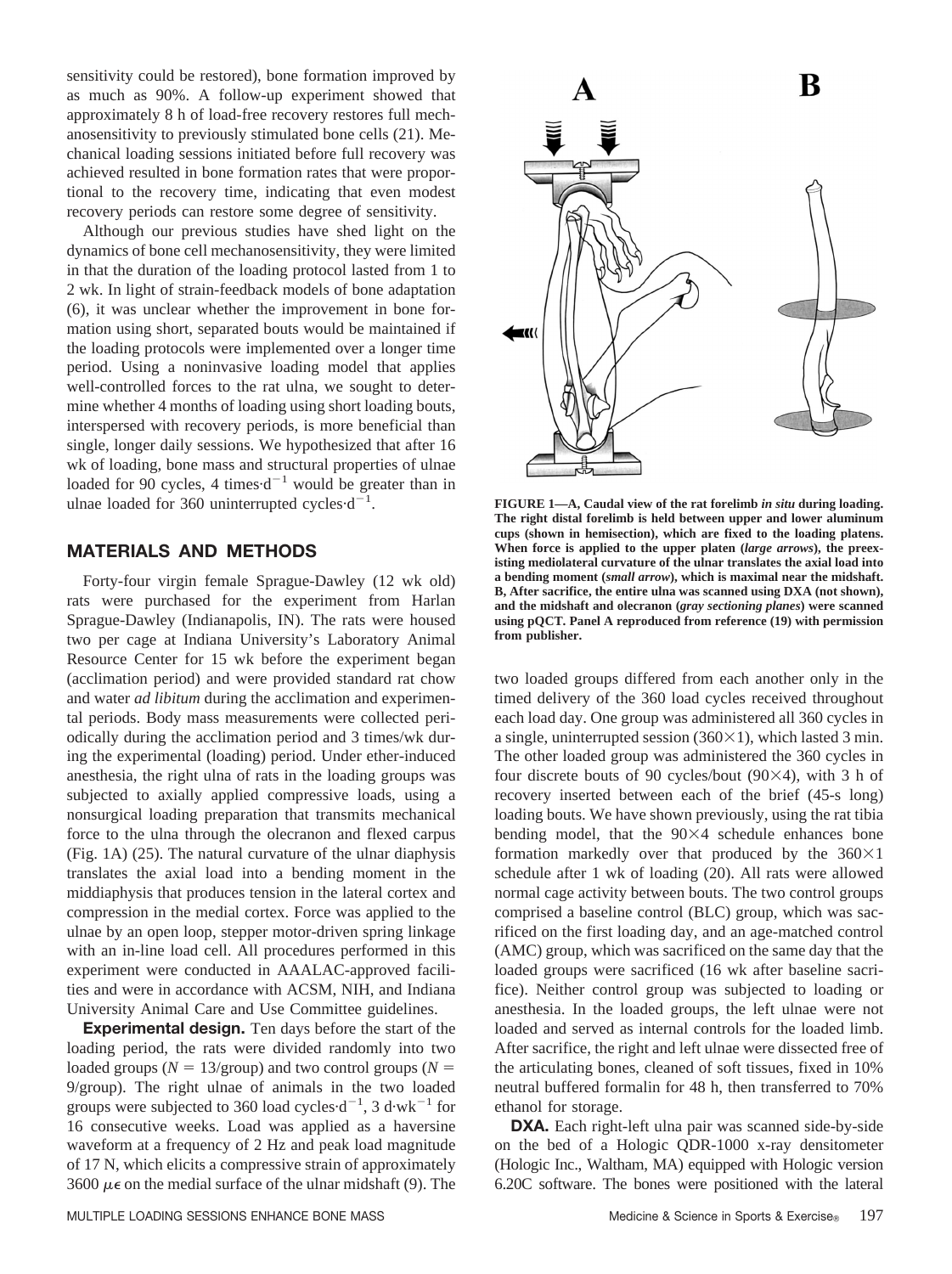surface of the diaphysis facing down and were scanned at 0.127-mm resolution. Upon completion of each scan, mutually exclusive region of interest (ROI) boxes were drawn around the right and left bone, from which bone area  $(BA; cm<sup>2</sup>)$ , bone mineral content (BMC; mg), and areal bone mineral density (aBMD;  $g \cdot cm^{-2}$ ) measurements were collected. Two bones from the study, chosen at random, were scanned 10 times to assess reproducibility. The bone was removed from the scanner bed and repositioned between each repeat scan. From the 10 repeated measures, the coefficient of variation (CV) was calculated. The CVs for BMC and aBMD were 1.5% and 1.0%, respectively.

**pQCT.** Each ulna was placed in a plastic tube filled with 70% ethanol and centered in the gantry of a Norland Stratec  $XCT$  Research  $SA + pQCT$  (Stratec Electronics, Pforzheim, Germany). Two cross-sectional levels were scanned on each ulna—one at the midshaft and one through the olecranon process, using 0.46 mm collimation  $(4\times10^5 \text{ counts} \cdot \text{s}^{-1})$  and 0.08 mm voxel size (Fig. 1B). The slice through the olecranon was taken 3.5 mm distal to the proximal tip of the bone and included the cortical shell and secondary spongiosa of the proximal metaphysis. For each section, the x-ray source was rotated through 180° of projection (1 block). The scans were imported into BonAlyse version 1.3 software (BonAlyse Ltd., Jyväskyla, Finland) for *post hoc* pQCT analyses. From the midshaft slices, total cross sectional area (CSA—area within periosteum; mm<sup>2</sup>), cortical volumetric BMD ( $vBMD$ ; mg·cm<sup>-3</sup>), and maximum and minimum second moments of area  $(I_{MAX}$  and  $I_{MIN}$ ; mm<sup>4</sup>) were calculated in BonAlyse. The second moment of area (I) reflects a structure's resistance to bending by considering both cross-sectional area and material distribution (geometry). Beams (or long bone shafts) with the material distributed farther from the plane of bending will exhibit greater resistance to bending (I) than beams with material distributed closer to the plane of bending. This geometry-related increase in bending rigidity can occur even with reduced cross sectional area if the material is appropriately distributed. I is calculated by dividing the section into a series of small areas (pixels) and multiplying each area (dA) by its squared distance (y) from the neutral plane. This procedure is integrated over the entire cross section:

$$
I = \int y^2 dA
$$

This function is repeated about all possible neutral planes; the largest value is returned as  $I_{MAX}$ , and the smallest value is returned as  $I_{MIN}$ .

Analysis of bone envelopes at the midshaft slice was restricted to cortical bone, because trabecular bone is not normally present in the central diaphysis. From the olecranon slices, CSA and total vBMD were calculated in BonAlyse. Two additional measurements were conducted on the proximal slices to investigate trabecular bone adaptation in the proximal metaphysis. The peel mode in the Stratec software was used to separate cortical from trabecular bone, and vBMD was calculated for each bone envelope separately. Cortical bone was separated from trabecular bone using a density threshold of  $900 \text{ mg} \cdot \text{cm}^{-3}$ . Two bones from the study, chosen at random, were scanned 10 times to assess reproducibility. CVs for the pQCT measurements were as follows: CSA midshaft  $= 4.4\%$ , cortical vBMD midshaft = 1.8%,  $I_{MAX}$  midshaft = 2.0%,  $I_{MIN}$  midshaft = 3.8%, CSA proximal  $=$  4.0%, and total vBMD proximal  $=$ 1.9%.

**Statistical analyses.** Differences between right (loaded limb) versus left (control limb) values for all DXA and pQCT measurements were tested for significance using paired *t*-tests. Percent differences between right (R) and left (L) limbs were calculated as follows:  $(R - L)/L \cdot 100$ . Oneway analysis of variance (ANOVA) was performed on control limb and percent difference values to detect differences among the four experimental groups. Significant ANOVAs were followed by Fisher's PLSD *post hoc* tests to determine significant differences between individual experimental groups. For the *t*-tests, ANOVA, and *post hoc* tests,  $\alpha = 0.05$ .

## **RESULTS**

Two of the rats in the  $360\times1$  group died toward the end of the experimental period, one from anesthesia-related complications and the other from unknown causes. One of the baseline control animals died during the acclimation period from unknown causes, and one animal from the age-matched control group was excluded from the DXA analysis and from the pQCT analysis of the olecranon because of tissue damage to the proximal ulna during processing. Over the 16-wk loading period, mean body mass increased slightly in each group (6–12%) but exhibited substantial fluctuation, even in the age-matched control group (Fig. 2). The age-matched control group gained significantly more weight than the  $90\times4$  group (Fig. 2, inset), suggesting an effect of multiple ether exposures on body weight.

BMC in the left (control) ulnae was significantly different among groups ( $P = 0.016$ ). *Post hoc* tests revealed significant differences between the baseline control group and the remaining three groups only; none of the 16-wk animals were significantly different from one another. Thus, there appears to be an aging effect but no systemic loading effect on BMC in the control limb. Paired *t*-tests revealed no significant differences between right and left limbs for BMC in either control group, but both loading groups exhibited significantly ( $P < 0.001$ ) greater BMC in the loaded limb compared with the control limb (Table 1). Although both loaded groups showed significant loading effects, the percent difference between right and left ulnar BMC in the 90 $\times$ 4 group (11.7%) was 70% greater ( $P = 0.001$ ) than the right versus left difference in the  $360\times1$  group (6.9%; Fig. 3).

Areal BMD (aBMD) in the control ulna was not significantly different among groups ( $P = 0.68$ ). Paired *t*-tests revealed no significant differences between right and left limbs for aBMD in either control group, but both loading groups exhibited significantly  $(P < 0.001)$  greater aBMD in the loaded limb when compared with the control limb (Table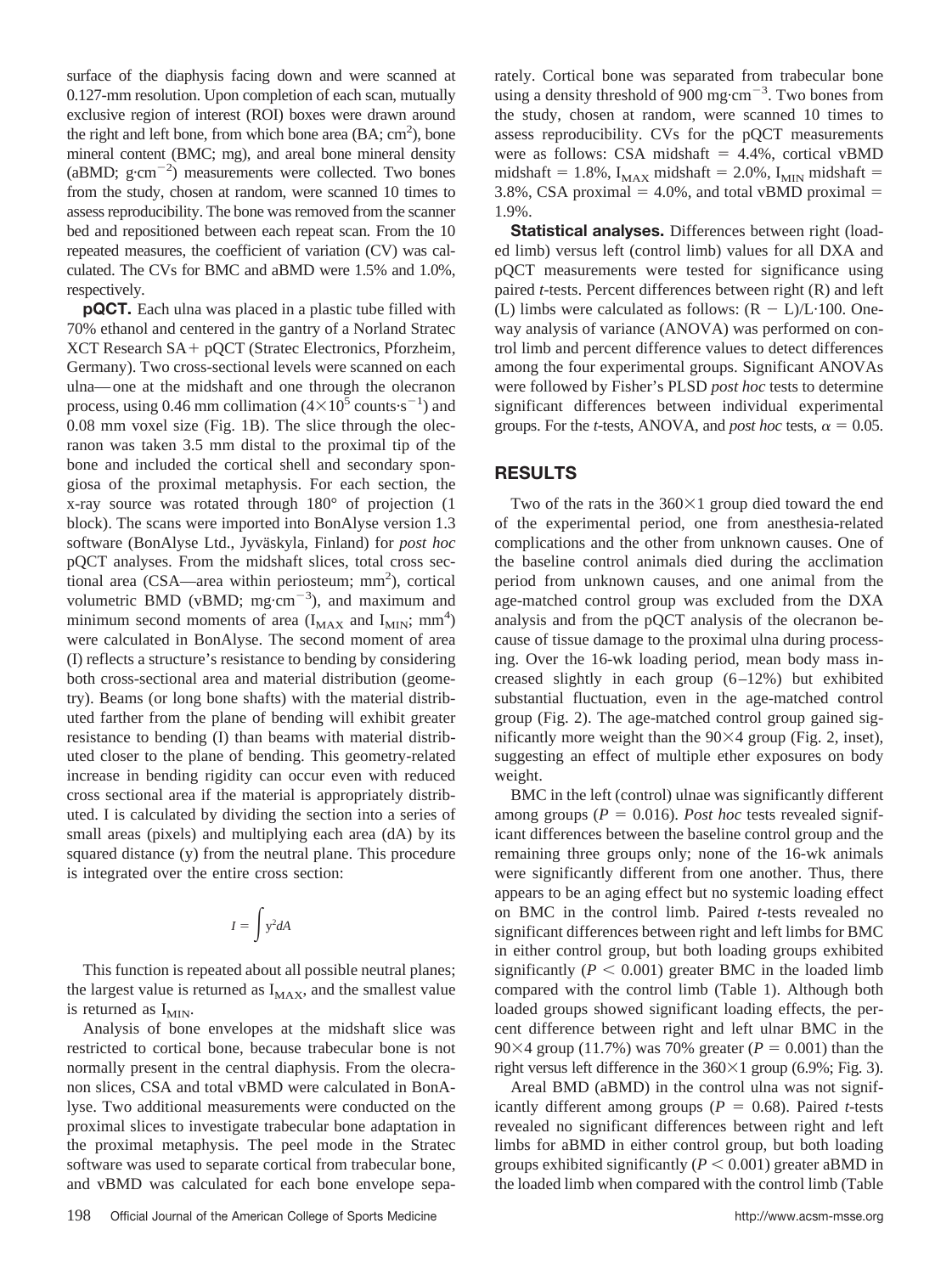

FIGURE 2-Mean body weight ( $\pm$  SEM) plotted by experimental **group during the loading period. Twelve-week-old rats were received on day 1. After 96 d of acclimation (not shown), the rats were assigned to one of four groups so that each group had approximately the same mean and error term for body mass. Rats were assigned to the baseline control group (killed on day 106; not shown), the age-matched control group (AMC; no loading or anesthesia), the single load bout/day group (360**-**1), or the four load bouts/day group (90**-**4). Loading began 10 d** after group assignment (day 106) and continued  $3 \text{ d·wk}^{-1}$  until day **215. The animals were sacrificed on day 222. During the 16-wk loading period, body mass fluctuated substantially, even in the age-matched control group. Inset: Percent change in body mass from the day of group assignment (body mass on day 96) to the average of the final three weeks of the experiment (mean body mass from days 201 to 222).** \* Significantly different from AMC at  $\alpha = 0.05$ .

1). The percent difference between right and left ulnar aBMD in the  $90\times4$  group (8.6%) was approximately 60% greater ( $P = 0.012$ ) than the right versus left difference in the  $360 \times 1$  group (5.4%; Fig. 3).

Peripheral QCT measurements collected from the ulnar midshaft of control (left) limbs yielded significant differences among groups for vBMD and I<sub>MAX</sub>. Post hoc pairwise comparisons among groups performed on control limb vBMD and  $I_{MAX}$  revealed significant differences ( $P < 0.05$ ) between the baseline control group and each of the remain-



**FIGURE 3—Mean percent difference ( SEM) between right (loaded in 360**-**1 and 90**-**4 groups) and left (control) BMC (***solid bars***) and areal BMD (aBMD;** *hatched bars***) by experimental group. Data were collected using DXA. \* Significantly different from baseline control group at**  $\alpha = 0.05$ ;  $\dagger$  **significantly different from age-matched control** group at  $\alpha = 0.05$ ; # significantly different from 360×1 group at  $\alpha =$ **0.05. See Table 1 for significance of right vs left comparisons within each group.**

TABLE 1. DXA whole bone measurements of right and left ulnae at baseline and after 16 wk of loading or normal activity.

| Group (Side)        | Ν  | $BMCa$ (mg)                                                                                            | $a$ BMD $b$<br>$(mg \cdot cm^{-2})$                                                 |
|---------------------|----|--------------------------------------------------------------------------------------------------------|-------------------------------------------------------------------------------------|
| Baseline control    | 8  |                                                                                                        |                                                                                     |
| Left                |    | $\left\{\n \begin{array}{l}\n 1081.4 & (22.3) \\ 1069.4 & (18.9)\n \end{array}\n \right\}\n \text{NS}$ | $\left\{\n \begin{array}{l}\n 1706.9 \\ 1698.8 \\ 18.0\n \end{array}\n \right\}$ NS |
| Right               |    |                                                                                                        |                                                                                     |
| Age-matched control | 8  |                                                                                                        |                                                                                     |
| Left                |    | $\left\{ \begin{array}{c} 1152.9 \\ 1140.6 \\ 13.8 \end{array} \right\}$ NS                            | $\left\{ \frac{1713.0}{1729.1}, \frac{18.4}{19.9} \right\}$ NS                      |
| Right               |    |                                                                                                        |                                                                                     |
| $360 \times 1$      | 11 |                                                                                                        |                                                                                     |
| Left (control)      |    | $1184.2(24.3)$ $\left\{ \right.$ $\left. 1264.5(19.8) \right\}$ *                                      | $1734.6(19.3)$ * 1826.7 (8.5)                                                       |
| Right (loaded)      |    |                                                                                                        |                                                                                     |
| $90 \times 4$       | 13 |                                                                                                        |                                                                                     |
| Left (control)      |    | $1183.8(23.4)$ * 1320.4 (20.3)                                                                         | 1723.5 (12.8) } *<br>1871.2 (15.5) }                                                |
| Right (loaded)      |    |                                                                                                        |                                                                                     |

*<sup>a</sup>* Bone mineral content.

*<sup>b</sup>* areal bone mineral density (BMC/bone area).

\* Paired *t*-test significant at  $\alpha = 0.05$ .

NS, paired *t*-test not significant ( $P > 0.05$ ).

ing three groups. The three groups sacrificed at 16 wk were not significantly different from one another. Paired *t*-tests showed significantly  $(P < 0.001)$  greater CSA, vBMD,  $I_{MAX}$ , and  $I_{MIN}$  in the loaded arm compared with the control arm in both loaded groups (Table 2). With the exception of  $I_{MIN}$  in the baseline control group and  $I_{MAX}$  in the agematched control group, paired *t*-test *P*-values were not significant for any of the variables in the two control groups.

The percent difference between right and left midshaft ulna cross-sectional area was significantly greater in the loaded groups compared with the control groups (Fig. 4). Differences were also detected between loading groups the  $90\times4$  group exhibited 37% greater ( $P = 0.012$ ) right versus left difference in CSA than the  $360\times1$  group (Fig. 4). Percent difference (right vs left) for vBMD was significantly greater in the loaded groups compared with the control groups, but no significant differences between the two loaded groups were detected (Fig. 5). Percent difference in  $I_{MAX}$  and  $I_{MIN}$  was also significantly greater among the loaded groups compared with the control groups, with the exception of the 360×1 versus baseline control *post hoc* comparison for  $I_{MAX}$  (Fig. 6). Between loaded groups,  $I_{MIN}$ 



**FIGURE 4—Mean percent difference ( SEM) between right (loaded in 360**-**1 and 90**-**4 groups) and left (control) cross-sectional area at the midshaft ulna, by experimental group. Data were collected using pQCT.** \* Significantly different from baseline control group at  $\alpha$  = 0.05;  $\dagger$  significantly different from age-matched control group at  $\alpha$  =  $0.05$ ; # significantly different from  $360 \times 1$  group at  $\alpha = 0.05$ . See Table **2 for significance of right vs left comparisons within each group.**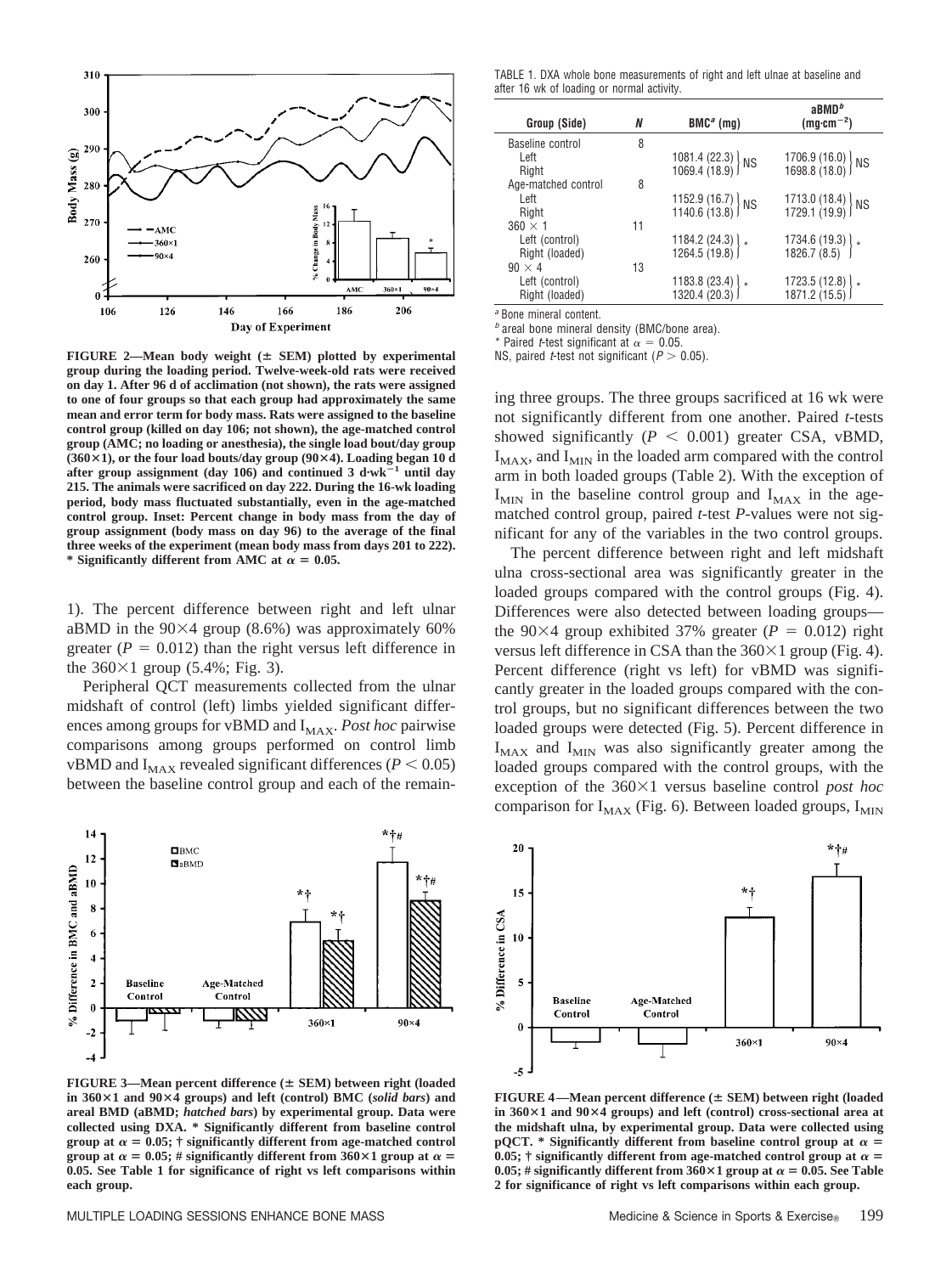

**FIGURE 5—Mean percent difference ( SEM) between right (loaded in 360**-**1 and 90**-**4 groups) and left (control) volumetric BMD values at the midshaft ulna, by experimental group. Data were collected using pQCT.** \* Significantly different from baseline control group at  $\alpha$  = 0.05;  $\dagger$  significantly different from age-matched control group at  $\alpha$  = **0.05. See Table 2 for significance of right vs left comparisons within each group.**

(but not  $I_{MAX}$ ) was significantly greater in the 90 $\times$ 4 group (46% greater;  $P < 0.001$ ) compared with the 360 $\times$ 1 group (Fig. 6).

Measurements at the olecranon of the left ulnae yielded significant differences among groups in total vBMD and cortical vBMD; however, no differences in left limb CSA or trabecular bone vBMD were detected. *Post hoc* pairwise comparisons among groups were performed on total and cortical vBMD, and revealed significant differences (*P* 0.05) between the baseline control group and each of the remaining three groups. The three groups sacrificed at 16 wk were not significantly different from one another. Paired *t*-tests detected no significant differences between right and left values for any of the olecranon measurements, with the exception of total vBMD in the  $90\times4$  group (Table 2).



**FIGURE 6—Mean percent difference ( SEM) between right (loaded in 360**-**1 and 90**-**4 groups) and left (control) maximum (***solid bars***) and minimum (***hatched bars***) second moments of area at the midshaft ulna, by experimental group. Data were collected using pQCT. \* Significantly different from baseline control group at**  $\alpha = 0.05$ ;  $\dagger$  **significantly different** from age-matched control group at  $\alpha = 0.05$ ; # significantly different from  $360 \times 1$  group at  $\alpha = 0.05$ . See Table 2 for significance of right vs left **comparisons within each group.**

|                     |                                            | Midshaft                                  | Slice                                                                           |                                                                                                                        |                                                              |                                                                    | Proximal Slice                                                                |                                        |
|---------------------|--------------------------------------------|-------------------------------------------|---------------------------------------------------------------------------------|------------------------------------------------------------------------------------------------------------------------|--------------------------------------------------------------|--------------------------------------------------------------------|-------------------------------------------------------------------------------|----------------------------------------|
|                     |                                            | $Cont.$ $vBMDb$                           |                                                                                 |                                                                                                                        |                                                              | Total vBMD <sup>e</sup>                                            | Cort. vBMD <sup>b</sup>                                                       | Trab.vBMD'                             |
| Group               | CSA <sup>a</sup> (mm <sup>2</sup> )        | $(mg\cdot cm^{-3})$                       | $I_{MAX}$ <sup>e</sup> (mm <sup>4</sup> )                                       | $1_{\text{min}}$ <sup>a</sup> (mm <sup>4</sup> )                                                                       | $CSAa$ (mm <sup>2</sup> )                                    | $(mg \cdot cm^{-3})$                                               | $(mg\text{-}cm^{-3})$                                                         | $(mg\cdot cm^{-3})$                    |
| Baseline control    |                                            |                                           |                                                                                 |                                                                                                                        |                                                              |                                                                    |                                                                               |                                        |
| eft.                |                                            |                                           |                                                                                 |                                                                                                                        |                                                              |                                                                    |                                                                               |                                        |
| Right               | SN<br>$2.60(0.04)$   N<br>$2.56(0.04)$   N | $\frac{1188.0(4.2)}{1193.7(5.6)}$ NS      | $\frac{1}{2}$<br>$\begin{pmatrix} 1.12 & (0.05) \\ 1.14 & (0.04) \end{pmatrix}$ | $\left[ \begin{array}{c} 0.21 \ 0.010 \end{array} \right]$ * $\left[ \begin{array}{c} 0.01 \ 0.19 \end{array} \right]$ | $5.26(0.11)$ NS<br>$5.14(0.07)$ /NS                          | $1032.0(11.7)$ NS<br>$1036.5(8.2)$                                 | $\left[\frac{136.2}{134.1}\right]\right)$ NS                                  | $645.6(12.7)$   NS<br>643.6 (9.7)      |
| Age-matched control |                                            |                                           |                                                                                 |                                                                                                                        |                                                              |                                                                    |                                                                               |                                        |
| Left                | SN                                         |                                           | 1.24(0.03)                                                                      |                                                                                                                        |                                                              | (3.6)                                                              |                                                                               |                                        |
| Right               | 2.72(0.04)                                 | $1246.6(4.9)$ $\bigg\}$ N<br>1256.0 (6.4) | 1.16(0.04)                                                                      | $\begin{bmatrix} 0.23 & 0.01 \\ 0.23 & 0.01 \end{bmatrix}$                                                             | $\begin{array}{c} 5.01 (0.13) \\ 4.99 (0.14) \end{array}$ NS | 1090.4(14.3)                                                       | $\begin{bmatrix} 1194.5 & (4.1) \\ 1194.9 & (8.0) \end{bmatrix}$ NS           | 652.3 (11.4)   NS<br>663.5 (13.3)   NS |
| $360 \times 1$      |                                            |                                           |                                                                                 |                                                                                                                        |                                                              |                                                                    |                                                                               |                                        |
| Left (control)      | 2.73(0.04)                                 | (235.0(4.9))                              | .30(0.04)                                                                       | 0.23(0.01)                                                                                                             | $5.41(0.11)$ NS                                              | $\begin{bmatrix} 1083.6 & (13.6) \\ 1082.0 & (12.6) \end{bmatrix}$ | $\left[\begin{array}{c} 190.5 \ (7.0) \\ 189.3 \ (7.3) \end{array}\right]$ NS | SN<br>659.9(9.4)                       |
| Right (loaded)      |                                            | [274.5(3.0)]                              | .43(0.05)                                                                       | 0.33(0.01)                                                                                                             | 5.34(0.08)                                                   |                                                                    |                                                                               |                                        |
| $90 \times 4$       |                                            |                                           |                                                                                 |                                                                                                                        |                                                              |                                                                    |                                                                               |                                        |
| Left (control)      | 2.72(0.03)                                 | 1244.0(3.9)                               | 29(0.05)                                                                        | $0.23(0.01)$   $*$                                                                                                     |                                                              | $102.0$ $(7.7)$ $\vert$ $*$                                        |                                                                               |                                        |
| Right (loaded)      | 3.18(0.03)                                 | 284.4(5.4)                                | .44(0.05)                                                                       | 0.39(0.01)                                                                                                             | $\frac{5.17(0.09)}{5.23(0.08)}$ NS                           | 085.7(8.7)                                                         | $\begin{bmatrix} 203.9 & (4.6) \\ 201.6 & (5.8) \end{bmatrix}$ NS             | 681.2 (11.9)   NS<br>657.0 (13.0)   NS |

mineral density of trabecular bone.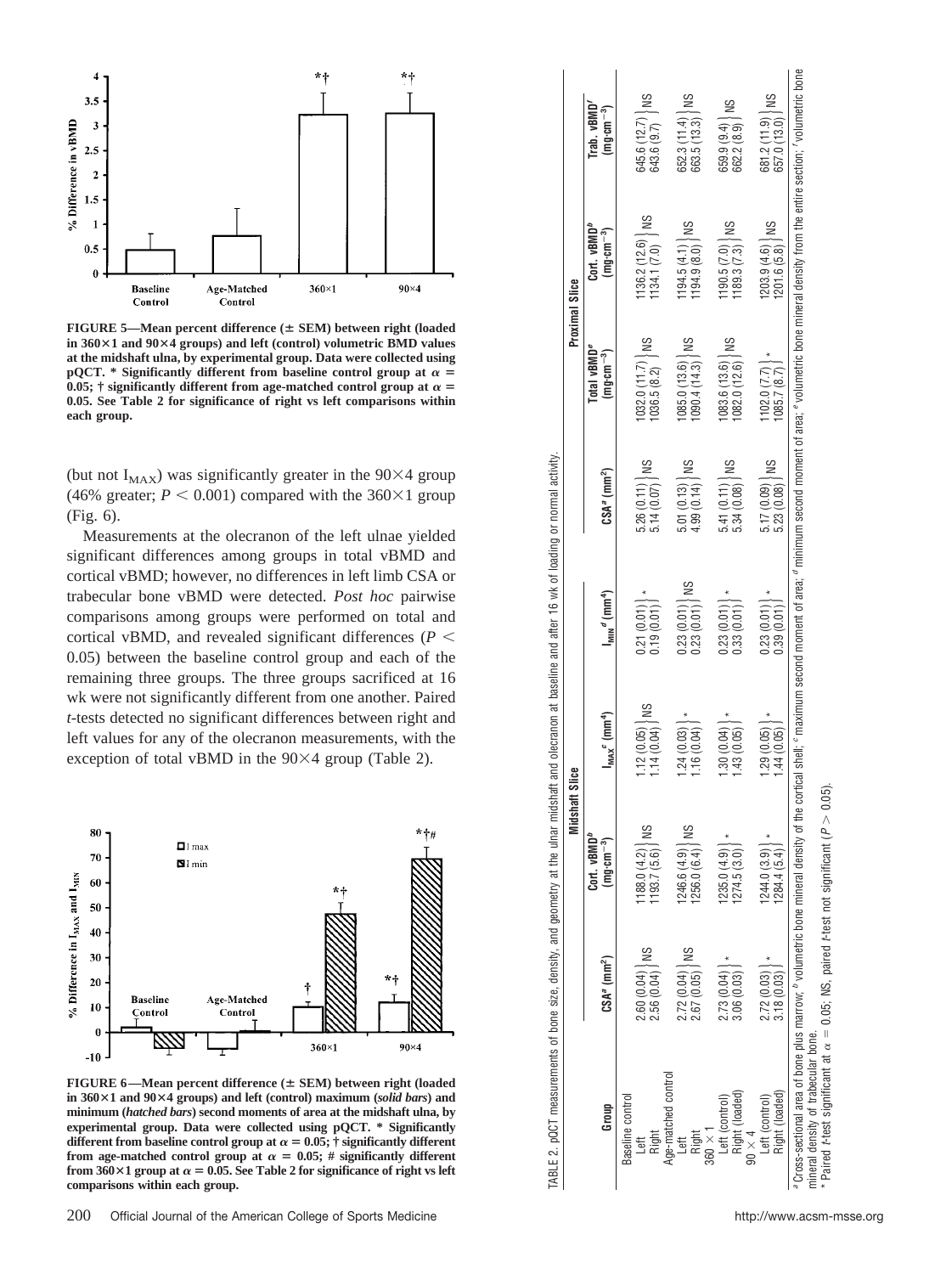## **DISCUSSION**

Our objective was to determine whether the beneficial osteogenic effects of a daily high-impact exercise protocol employing multiple short bouts would be preserved after 4 months of training. We found that ulnae from the  $90\times4$ group had significantly greater BMC, aBMD, and minimum second moment of area at midshaft, compared with ulnae from the  $360\times1$  group. These findings suggest that longterm (several months in duration) exercise protocols targeting bone health might result in greater returns in bone mass and structural properties if the daily exercise is partitioned into shorter, discrete bouts, rather than a single longer bout.

Both  $I_{MAX}$  and  $I_{MIN}$  were enhanced significantly by loading, but the load-induced increase in  $I_{MIN}$  over controls was 5–6 times greater than the load-induced increase in  $I_{MAX}$ over controls. The principal axes at the rat ulnar midshaft correspond roughly to the anatomical axes, with the major axis (plane along which  $I_{MAX}$  exists) oriented in the cranial– caudal direction and the minor axis (plane along which  $I_{MIN}$ ) exists) oriented in the medial–lateral direction. Previously characterized strain patterns at the midshaft during external loading (and during normal ambulation *in vivo*) show that bending occurs in the medial–lateral direction (25). Thus, the greatest change in strains during loading was produced on the medial and lateral surfaces of the midshaft, which is where the majority of the new bone formation occurred as a result of loading. The preferential localization of new bone to the medial and lateral surfaces explains why such large increases in  $I_{MIN}$  were found in the loaded groups, particularly in the  $90\times4$  group.

Cortical vBMD at midshaft was significantly increased in the two loaded groups, indicating that loading increased mineralization of the tissue. We did not, however, detect a scheduling difference in vBMD between the two loaded groups, which suggests that mineralization was not affected by the timed delivery of load cycles.

The group differences observed in final body mass corresponded to the number of ether exposures during the loading period, a result we have reported previously (20). Despite the lower final body mass in the  $90\times4$  group, bone mass and structural properties of the right ulna were greatest in this group. The differences in final body mass only strengthen our conclusions regarding the osteogenic response to different loading schedules; if whole bone (BMC, aBMD) and midshaft bending moment  $(I_{MAX}, I_{MIN})$  values are standardized by final body mass, the differences between the  $90\times4$  and  $360\times1$  groups become even greater (from 12 to 50% greater than in unstandardized comparisons). Thus, differences in body mass do not appear to confound the results of this experiment.

Loading failed to produce any significant increase in bone density or mass at the olecranon. The  $90\times4$  group exhibited significantly lower total vBMD in the loaded ulna when compared with the contralateral control ulna, but inspection of Table 2 reveals that this result was produced by an abnormally high control limb value rather than a suppressed value in the loaded bone. The lack of a positive-loading effect at the olecranon might be attributable to the small strains produced at that location during loading. Using a mean cortical bone cross sectional area of 4.2 mm<sup>2</sup> collected from the proximal pQCT scans (data not shown) and a previously calculated elastic modulus for rat cortical bone of 29.4 GPa (1), we estimate that strains at the olecranon during peak (17 N) loads reached only 140  $\mu\epsilon$ . Considering the much larger strains occurring at the midshaft during peak loads ( $\sim$ 3600  $\mu$  $\epsilon$ ) (9), it appears possible that strain values at the olecranon were not great enough to exceed the threshold necessary to elicit an osteogenic response.

The Centers for Disease Control and the American College of Sports Medicine have made recommendations for all adults to "accumulate 30 minutes or more of moderateintensity physical activity on most, preferably all, days of the week" (18). These guidelines were developed to promote exercise among the sedentary population, with the goal of improving general health and lowering risks for many diseases, including heart disease, osteoporosis, cancer, hypertension, and diabetes mellitus (among others). The temporal manner in which the 30 min $\cdot d^{-1}$  of exercise should be "accumulated" is not yet clear, but it may depend on the physiologic system being targeted for improvement. De-Busk et al. (4) showed that maximal oxygen uptake  $(\text{VO}_{2\text{max}})$  increased significantly more in men who were put on a daily exercise program involving a single, 30-min session each day, when compared with men who were put on a program of similar intensity involving three 10-min sessions each day. Conversely, Ebisu (5) found that highdensity lipoprotein cholesterol levels increased significantly in men who ran three times per day, compared with men who ran the same total distance each day but did so in a single bout. Our data suggest that short periods of physical activity, conducted several times each day, might improve bone mass over that achieved from a single, sustained period of daily physical activity.

These data should be considered in light of several limitations of the experiment. We only tested one multiple-bout exercise schedule ( $90\times4$ ). Although we have shown previously in short-term experiments (1 wk of loading) that the osteogenic response to loading varies according to the number of bouts per day (20), it is unclear whether a different multi-bout schedule (e.g.,  $180\times2$  or 60 $\times$ 6) would be more or less beneficial than the  $90\times4$  schedule after 4 months. Second, the loads used in this experiment elicited strains that were in excess of those measured in humans during vigorous exercises (3). It is unclear whether proportional benefits would occur at lower strains. Finally, we did find significant right versus left differences in  $I_{MAX}$  in the agematched control group and in  $I_{MIN}$  for the baseline control group. In both of these comparisons, right ulna values were significantly lower than left ulna values despite the fact that these animals were not loaded or handled beyond measuring body mass. These two results are difficult to explain. However, in light of the fact that the remaining midshaft and whole-bone measurements showed no significant side-toside differences in the control groups, it is unlikely that